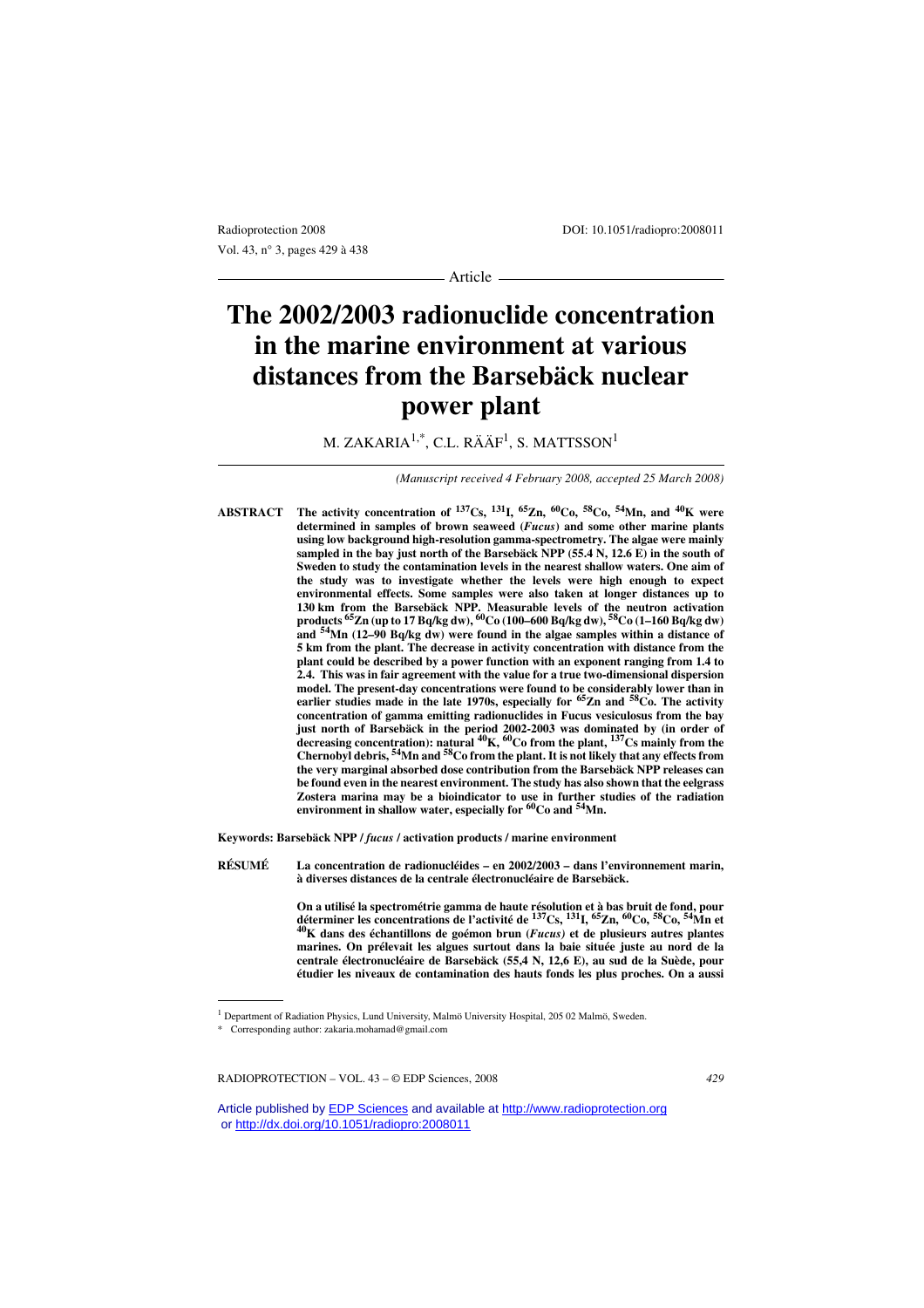**collecté quelques échantillons à des distances plus grandes, allant jusqu'à 130 km de la centrale électronucléaire de Barsebäck. Pour des distances à la centrale inférieures à 5 km, on a trouvé, dans les échantillons d'algues, des niveaux mesurables de produits d'activation neutronique, 65Zn (jusqu'à 17 Bq/kg dw), 60Co (100–600 Bq/kg dw), 58Co (1–160 Bq/kg dw) et 54Mn (12–90 Bq/kg dw). La décroissance de la concentration de l'activité en fonction de la distance** *x* **à la centrale, peut se représenter par une fonction** α *x***–**β**,** β **étant compris entre 1,4 et 2,4. Ce résultat est en honnête accord avec la valeur déduite d'un modèle valable de dispersion à deux dimensions. Les concentrations actuelles sont considérablement plus faibles que celles obtenues dans des études antérieures, effectuées à la fin des années 70, particulièrement en ce qui concerne 65Zn et 58Co. Dans la période 2002- 2003, la concentration de l'activité de radionucléides émetteurs gamma dans le goémon (***Fucus vesiculosus)* **venant de la baie au nord de Barsebäck était dominée (dans l'ordre des concentrations décroissantes) par 40K naturel, 60Co venant de la centrale, 137Cs venant principalement des retombées de Chernobyl, 54Mn et 58Co venant de la centrale. Il n'est pas probable que l'on puisse trouver, même dans l'environnement le plus proche, quelque effet que ce soit venant de la contribution très marginale à la dose absorbée des rejets de la centrale électronucléaire de Barsebäck. Cette étude a également montré que la zostère** *Zostera marina* **peut s'avérer un bioindicateur à employer dans les études ultérieures de l'environnement radioactif sur les hauts fonds, en particulier en ce qui concerne 60Co et 54Mn.** 

# **1. Introduction**

During normal operation of a nuclear power plant (NPP), small controlled releases mainly of neutron activation products are common and occur through the cooling water outlet. Until November 1999, the Barsebäck nuclear power plant (Barsebäck NPP) consisted of two reactors in operation, Barsebäck-1 (between 1976 and 1999) and Barsebäck-2 (since 1977), both of boiling water type, having an electrical power of 600 MW, or 1700 MW thermal power each. Barsebäck-2 has been shut down since the year 2005.

The radiation environment in the vicinity of the plant is relatively well known due to a long-term monitoring programme of the radionuclide concentration in a number of species, both terrestrial and aquatic (Wijk and Luning, 2001). There have also been several research programmes since the start of the operation of the reactors (Mattsson *et al*., 1980a). Among the most frequently found radionuclides in the vicinity of the NPP are  ${}^{65}Zn$ ,  ${}^{60}Co$ ,  ${}^{58}Co$ , and  ${}^{54}Mn$ . There is normally also  $137Cs$ , which originates from various sources. Environmental contamination by  $137Cs$  is of particular public health interest because of the various sources of fallout originating from nuclear weapons, radiological source disruptions, and the Chernobyl disaster. This dispersion may lead to a chronic ecosystem contamination and subsequent ingestion of contaminated foodstuffs.

This study investigates how the various radionuclides are distributed in the vicinity of the plant. Even though the discharged radionuclides from the Barsebäck NPP are dispersed into large volumes of water, one of the bio-indicator used here,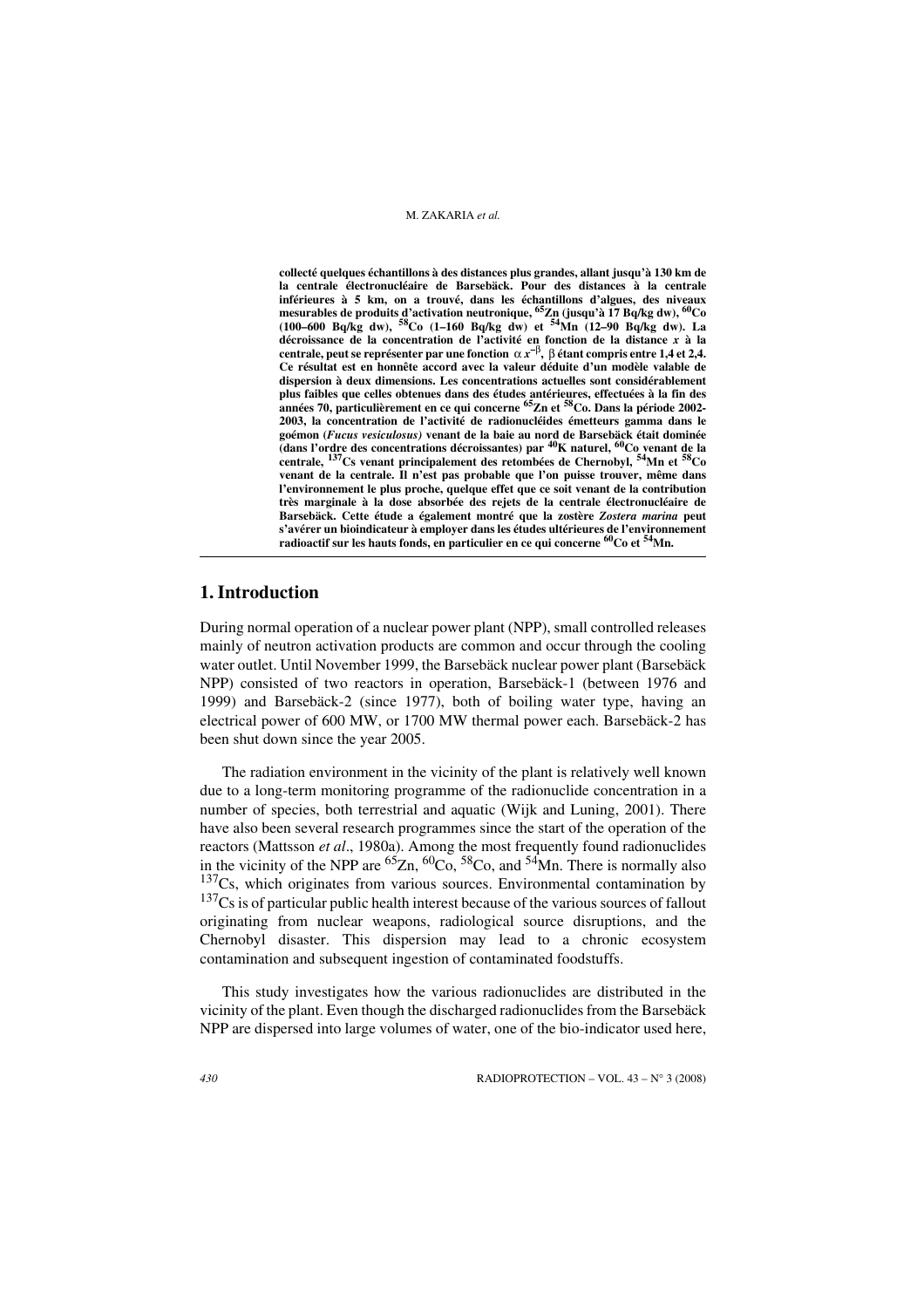THE 2002/2003 RADIONUCLIDE CONCENTRATION IN THE MARINE ENVIRONMENT

the brown seaweed (*Fucus*), has the ability to accumulate several of the radionuclides of interest into its biomass in measurable quantities (Mattsson *et al*., 1980a; Nilsson *et al*., 1980). The results are compared with those of a similar research performed in 1977 and from other studies in the area (Mattsson *et al*., 1980b; Holm, 1994).

Another aim of the study is to investigate whether the activity concentration in some of the organisms that are commonly found in the Öresund is high enough to give any radiation effects.

# **2. Material and methods**

Samples of *Fucus vesiculosus* were collected along the Swedish shore of the Öresund and Kattegat at different distances from the Barsebäck NPP (Fig. 1). The samples were collected between March 2002 and March 2003. The depth of water at the sampling sites varied between 0.5 and 1 m. All the seaweed samples (whole



**Figure 1 –** *Sampling points of Fucus vesiculosus (and in some cases additional sampling of Fucus serratus, Entermorpha intestinalis, Zostera marina, Mytilus edulis) in the Swedish coast of the Öresund and Kattegat.*

> *Points de prélèvement de Fucus vesiculosus (avec, dans certains cas, des échantillons additionnels de Fucus serratus, Entermorpha intestinalis, Zostera marina, Mytilus edulis) sur la côte suédoise de l'Öresund et du Kattegat.*

RADIOPROTECTION – VOL. 43 – N° 3 (2008) *431*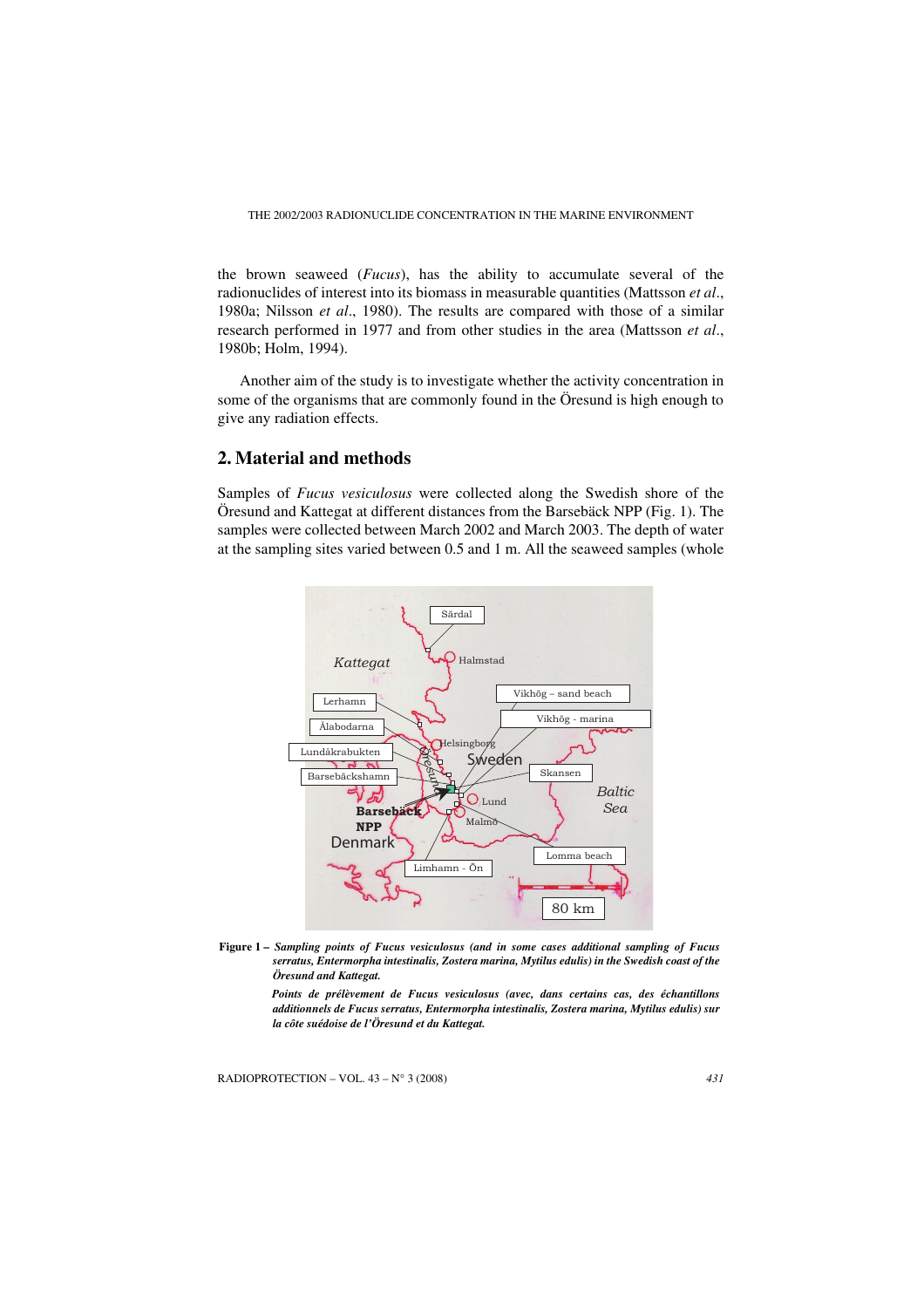*Fucus* plant) collected were firmly rooted to the bottom of the waters, most often on stones. At collection, the samples were put into plastic bags. All the samples were dried at room temperature ( $\sim$ 20 °C) for a period of five days. Afterwards, the samples were grounded using a laboratory mill. Furthermore, the grounded samples were put in 150 ml pre-weighed plastic beakers and the net weight was recorded.

From one sampling spot (Lundåkrabukten), around 6 km north of the Barsebäck NPP, samples of *Fucus vesiculosus*, eelgrass (*Zostera marina*), light green algae (*Entermorpha intestinalis*), mussels (*Mytilus edulis*) clean from any micro algae, as well as mussels with micro algae on their surface were sampled on August 2nd, 2002. The eelgrass, light green algae, as well as mussel samples were dried at 110 °C for 24 hours while the *Fucus vesiculosus* was dried at room temperature for 5 days.

After the sample preparation was completed, the activities of  $^{137}Cs$ ,  $^{131}I$ ,  $^{65}Zn$ ,  ${}^{60}$ Co,  ${}^{58}$ Co,  ${}^{54}$ Mn and  ${}^{40}$ K were determined by gamma-ray spectrometry with acquisition times between 100,000 and 150,000 seconds (22 and 33 hours). The measurements were performed using an HPGe (EG&G Ortec) detector of 36% efficiency, and energy resolution of 1.8 keV (FWHM) at 1.33 MeV.

# **3. Results and discussion**

# *3.1. Variation in radionuclide activity concentration with distance from the Barsebäck NPP*

The activity concentrations of  $^{137}Cs$ ,  $^{60}Co$ ,  $^{58}Co$ ,  $^{54}Mn$  and  $^{40}K$  in the *Fucus* samples in relation to the distance from the outlet of Barsebäck are given in Figure 2 and Table I. Some results concerning  ${}^{65}Zn$ , where the concentration was lower, are given in Table II. Moreover, <sup>131</sup>I was found in March 2002.

The results (Fig. 2) show that the activity concentrations of  ${}^{60}Co$ ,  ${}^{58}Co$ , and 54Mn decrease with distance from the point of release and that the distance dependence can be described by a power function,  $C(x) = \alpha x^{-\beta}$  as in 1977 (Mattsson *et al.*, 1980a, 1980b). From the curve fits of Figure 2 it can be deduced that the concentration in the Fucus sampled to the south of Barsebäck is about 1/4 of the concentration at the corresponding distance north of the plant. This distribution agrees roughly with the distribution of the surface water current direction in the Öresund; 30% southward, 60% nortward and 10% quiescent (SMHI, 1981). The content of  $^{137}Cs$  found in the Fucus samples are most likely originating from Chernobyl fallout over the Baltic Sea and its run off areas.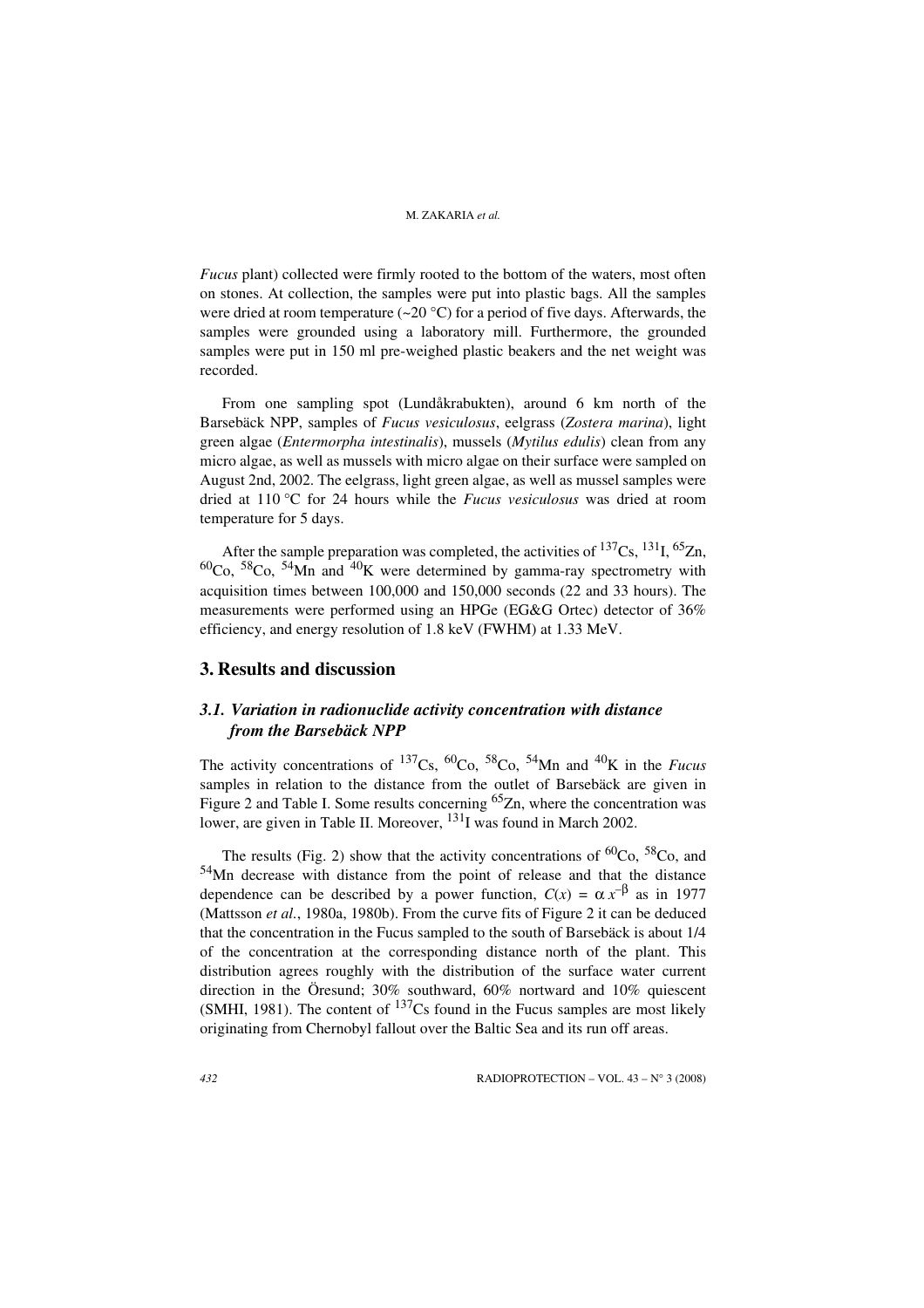



*résultant des statistiques des impulsions.*

RADIOPROTECTION – VOL. 43 – N° 3 (2008) *433*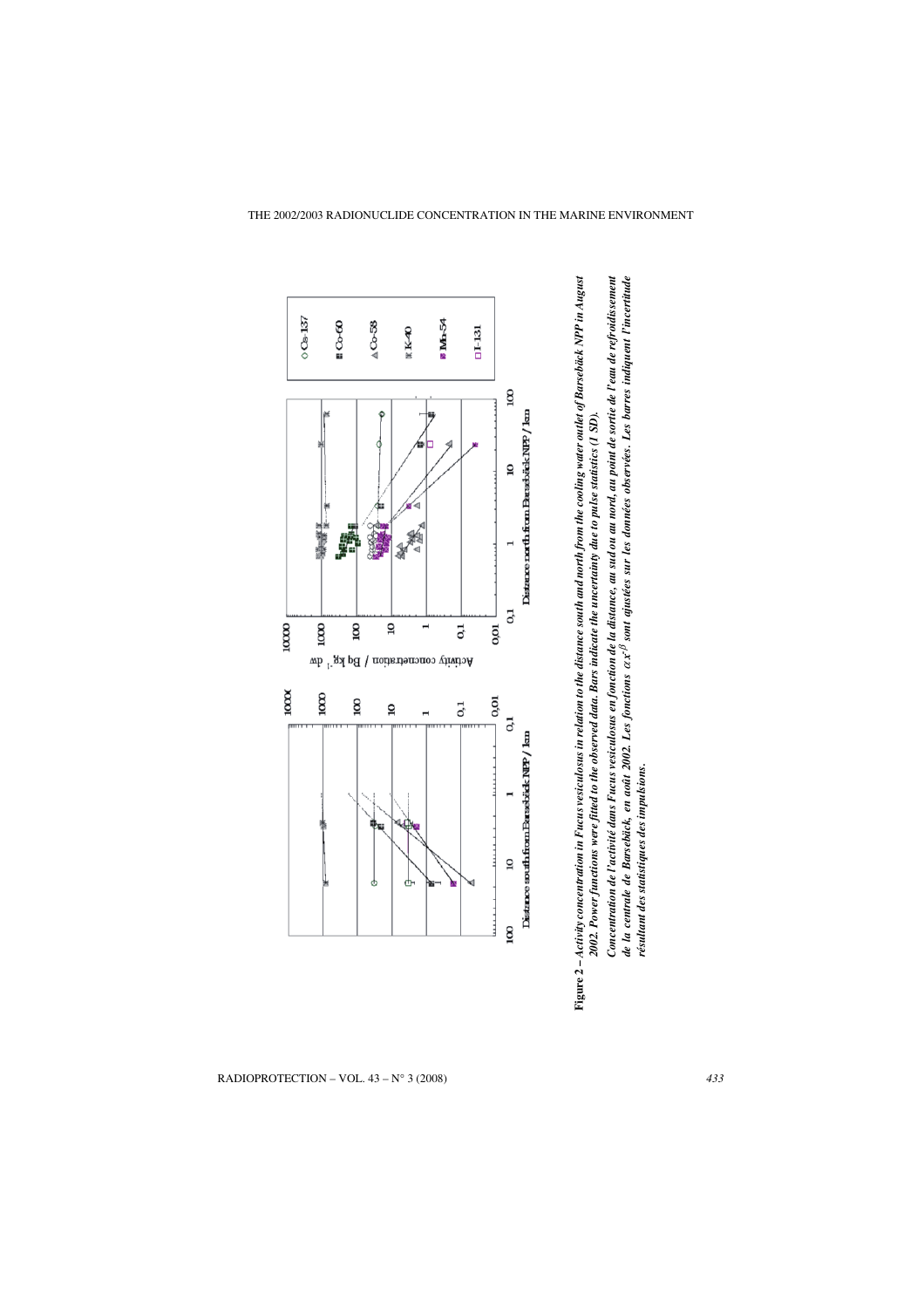#### **TABLE I**

Comparison of the power exponent and their Pearson's determination coefficient (Pearson's  $R^2$ ) **at short (<2 km) and intermediate (>2–50 km) distances north and south of the Barsebäck NPP. Comparaison de l'exposant de puissance (–** β**) et de leur coefficient de Pearson déterminé (***R***<sup>2</sup> de Pearson) à faibles (< 2 km) et moyennes (> 2–50 km) distances au nord et au sud de Barsebäck.**

| Radionuclide     | Power exponent       |                |                             |                |                             |                |  |
|------------------|----------------------|----------------|-----------------------------|----------------|-----------------------------|----------------|--|
|                  | Short range<br>North | $R^2$<br>North | Intermediate<br>range North | $R^2$<br>North | Intermediate<br>range South | $R^2$<br>South |  |
| $^{137}Cs$       | $-0.05$              | 0.01           | $-0.06$                     | 0.74           | $-0.01$                     | 0.01           |  |
| 60 <sub>Co</sub> | $-0.79$              | 0.33           | $-1.37$                     | 0.97           | $-1.9$                      | 0.99           |  |
| 58 <sub>Co</sub> | $-1.41$              | 0.57           | $-1.66$                     | 0.87           | $-2.5$                      | 0.99           |  |
| $54$ Mn          | $-0.38$              | 0.20           | $-2.26$                     | 0.99           | $-1.46$                     | 0.98           |  |
| 40 <sub>K</sub>  | $-0.05$              | 0.01           | $-0.03$                     | 0.12           | 0.1                         | 0.90           |  |

#### **Table II**

**Variation of activity concentration levels of radionuclides at Skansen sampling station (1100 m north of Barsebäck NPP cooling water discharge pipe) in June 1977, March, May, August, September, October 2002 as well as January 2003.**

**Variation des niveaux de concentration de l'activité de radionucléides à la station de prélèvements de Skansen (1100 m au nord de la canalisation de rejet de l'eau de refroidissement de la centrale de Barsebäck, en juin 1977, mars, mai, août, septembre, octobre 2002 ainsi qu'en janvier 2003.**

| Radionuclide     | Physical<br>half-life<br>(y) | June 12.<br>1977<br>(Bq/kg dw) | March 25,<br>2002<br>(Bq/kg dw) | May 13.<br>2002<br>(Bq/kg<br>$dw$ ) | 2002     | August 2, September 3, October 30,<br>2002<br>$(Bq/kg dw)$ $(Bq/kg dw)$ | 2002<br>(Bq/kg dw) | January 20,<br>2003<br>(Bq/kg dw) |
|------------------|------------------------------|--------------------------------|---------------------------------|-------------------------------------|----------|-------------------------------------------------------------------------|--------------------|-----------------------------------|
| ${}^{65}Zn$      | 0.668                        | 150                            | $\overline{c}$                  | 1.8                                 | $\Omega$ | 10                                                                      | 17                 | 5                                 |
| $^{60}Co$        | 5.27                         | 1000                           | 319                             | 154                                 | 121      | 389                                                                     | 686                | 273                               |
| 58 <sub>Co</sub> | 0.194                        | 500                            | 5                               | $\overline{c}$                      | 28       | 93                                                                      | 130                | 18                                |
| $54$ Mn          | 0.854                        | 100                            | 26                              | 15                                  | 14       | 60                                                                      | 90                 | 14                                |
| 40 <sub>K</sub>  | $1.28 \times 10^{9}$         | N/A                            | 1164                            | 1161                                | 725      | 746                                                                     | 1182               | 911                               |

In the samples from March 2002, significant concentrations of  $^{131}I$  were also found, mainly at the points south to the Barsebäck NPP. However, there were no reports on releases of  $^{131}$ I through the cooling water discharge of the Barsebäck NPP to the Öresund marine environment during that period (Goldstrand, 2002). The most likely source of  $131$ I originates from excreta from patients treated with  $131$ <sub>I</sub>, which is released via local wastewater plants into the Öresund.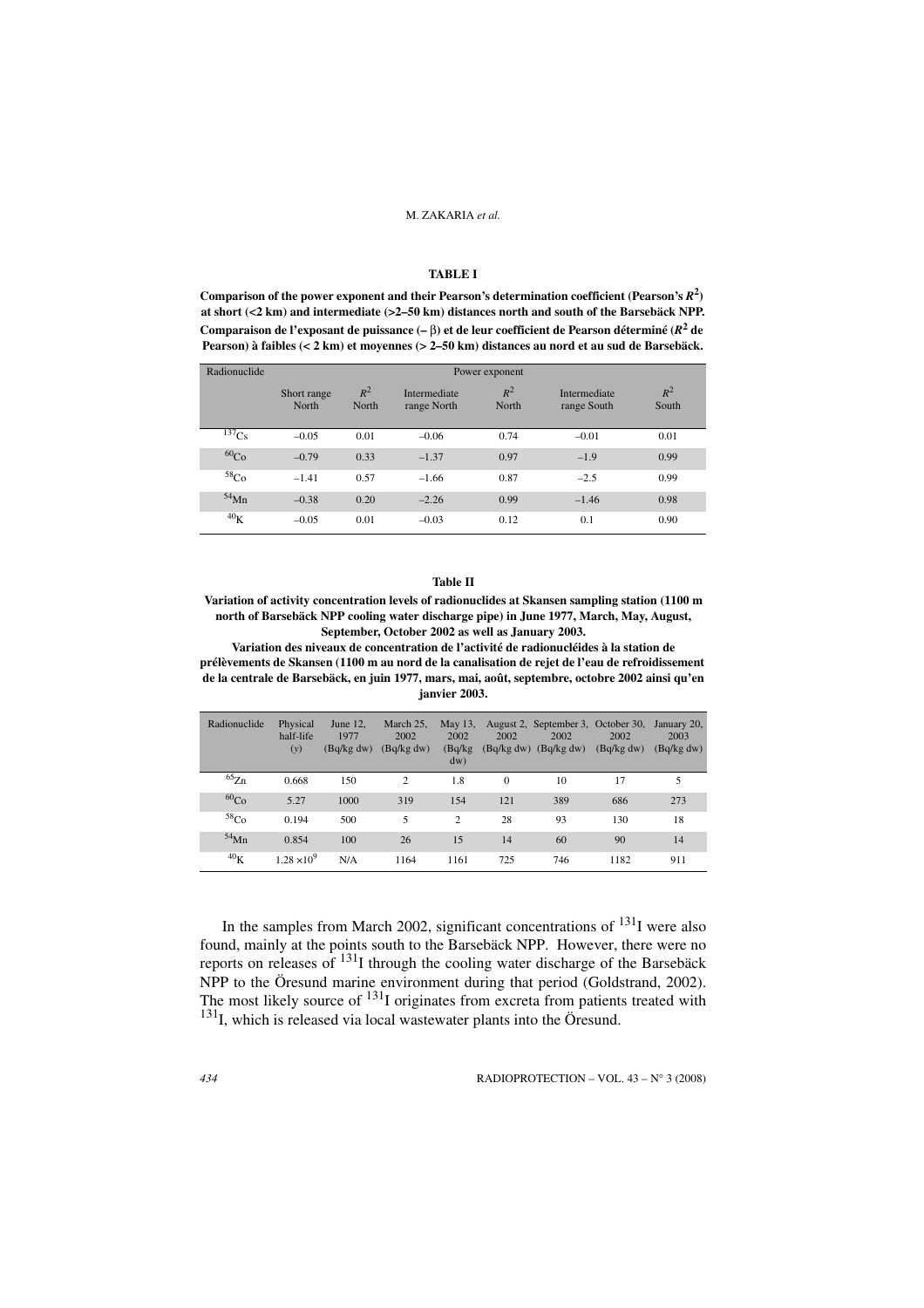THE 2002/2003 RADIONUCLIDE CONCENTRATION IN THE MARINE ENVIRONMENT

A relationship between the concentration of radionuclides and the distance from the discharge pipe of the Barsebäck NPP is found for neutron activation products such as  ${}^{60}Co$ ,  ${}^{58}Co$ ,  ${}^{54}Mn$ . This distance dependence appears to be similar for the three radionuclides, with the slope of the log-log plots ranging from –1.37 to –2.26 (Tab. I). However, there is no similar distance dependence for the activity concentration of  $^{137}$ Cs. This indicates that the majority of the  $^{137}$ Cs contents found in the Fucus samples outside the Barsebäck NPP are residual products of the releases from other sources such as the Chernobyl accidents and from Western European reprocessing plants (Mattsson and Erlandsson, 1991).

The different slopes for the nearest bay and the more distant water at intermediate ranges are explained by the different dispersion patterns of the source term. The bay north of the Barsebäck NPP, lies outside the release water plume, and the radionuclide inventory in the bay is mainly governed by currents intersecting the plume and translocation fractions of the plume towards the shore of the bay (Larsson, 2002). At intermediate distances, the dispersion of the radionuclides more closely resembles a true two-dimensional dispersion.

# *3.2. Variation over the year in the radionuclide concentration levels in* **Fucus** *samples*

For  ${}^{60}$ Co and  ${}^{58}$ Co, a marked difference in the concentration levels between seasons in 2002 is observed (Tab. II) with the highest concentration levels in autumn. The controlled releases of  ${}^{60}Co$ ,  ${}^{58}Co$ , and  ${}^{54}Mn$  from the Barsebäck NPP exhibit a typical maximum value during maintenance periods of the NPP, which are performed twice a year, in the late summer as well as in early autumn in September. There is also a variation in the  $137Cs$  concentration over the year (Figs. 3 and 4).

Other factors, such as the salinity of the waters, the physicochemical concentration of the element and the seasonal biological changes in the organisms, also play an important role in the uptake of certain radionuclides by *Fucus* (Carlson and Erlandsson, 1991). The salinity in the sampling areas fluctuates, both in time and space, from about the average of 13‰ at Skansen up to 25‰ at Särdal in the near shore water. Differences in the uptake of radionuclides in *Fucus vesiculosus* from localities with different salinity are more pronounced for  $137Cs$ . with increasing activity concentrations with decreasing salinity.

# *3.3. Comparison with previous results*

The average activity concentrations of neutron activation products in the *Fucus* samples in the Swedish shores of Öresund are compared with the results that were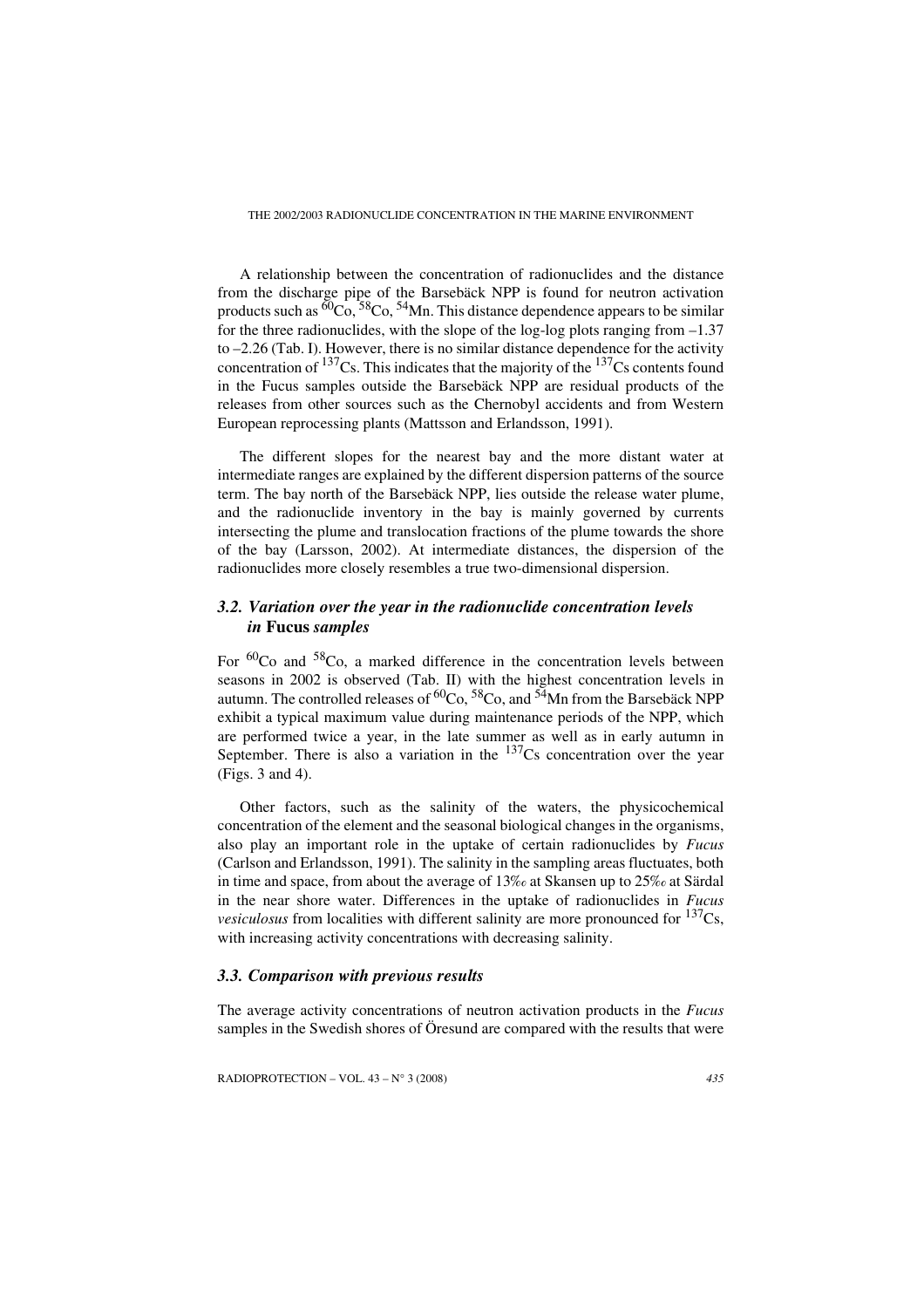

**Figure 3 –** *Activity concentration of 137Cs in Fucus over the year 2002 and January and March 2003 at Skansen (1.1 km north of the Barsebäck NPP) and at Särdal (130 km north of the Barsebäck NPP). FV = Fucus vesiculosus; FS = Fucus serratus.*

*Concentration de l'activité de 137Cs dans Fucus durant l'année 2002, janvier et mars 2003, à Skansen (1,1 km au nord de la centrale de Barkebäck), et à Särdal (130 km au nord de Barkebäck). FV = Fucus vesiculosus ; FS = Fucus serratus.*



**Figure 4 –** *Activity concentration of 60Co and 58Co in Fucus vesiculosus over the year 2002 and January 2003 at Skansen.*

*Concentration de l'activité de 60Co et 58Co dans Fucus vesiculosus durant l'année 2002 et janvier 2003 à Skansen.*

*436* RADIOPROTECTION – VOL. 43 – N° 3 (2008)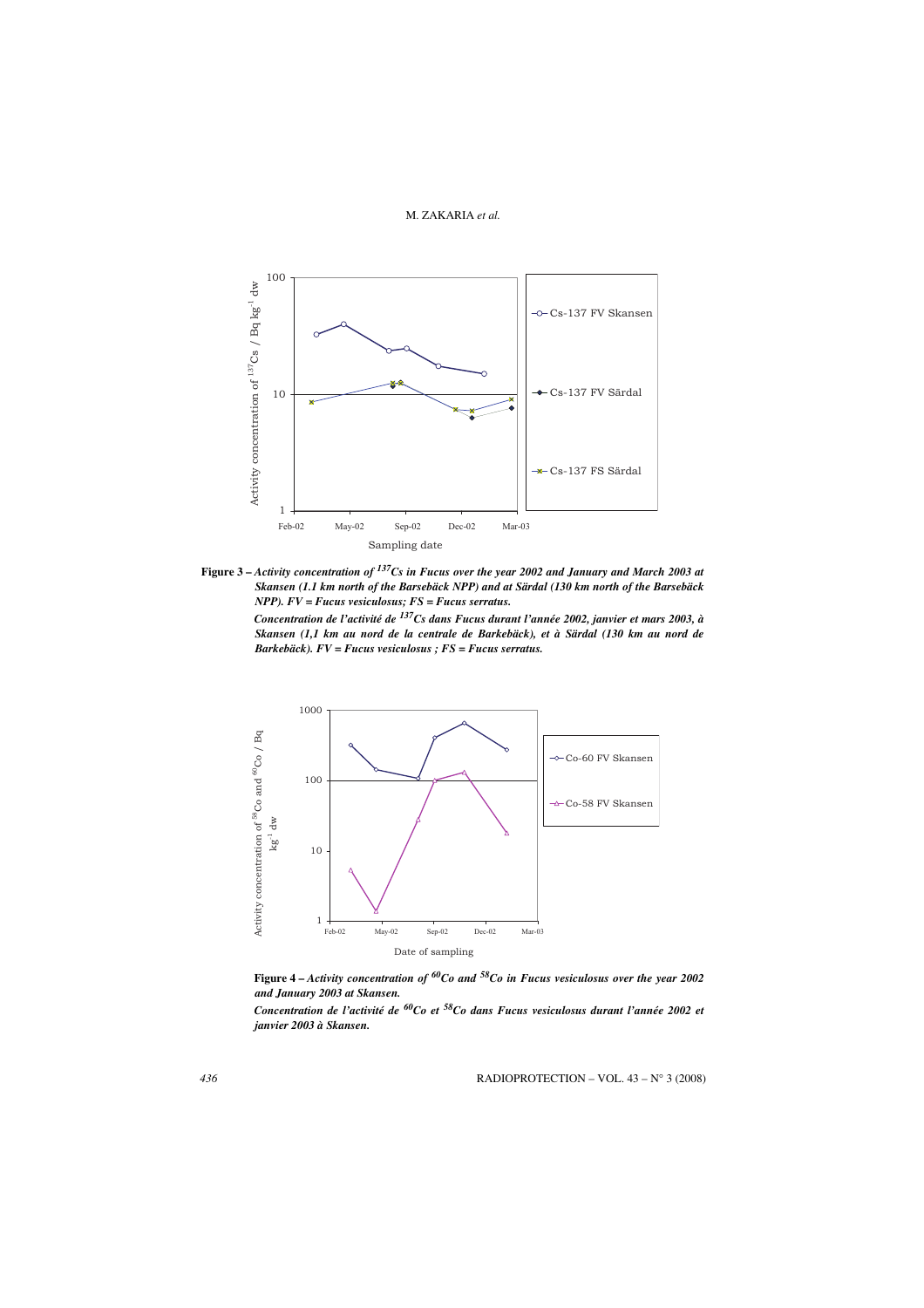THE 2002/2003 RADIONUCLIDE CONCENTRATION IN THE MARINE ENVIRONMENT

#### **Table III**

**Activity concentration of radionuclides in various species sampled at Lundåkrabukten (around 6 km north of the Barsebäck NPP) in August 2nd, 2002.**

**Concentration de l'activité de radionucléides dans diverses espèces prélevées à Lundåkrabukten (à 6 km environ au nord de la centrale de Barsebäck), le 2 août 2002.**

| Radionuclide     | Fucus vesiculosus<br>(Bq/kg dw) | Entermorpha<br><i>intestinalis</i><br>(Bq/kg dw) | Zostera marina<br>(Bq/kg dw) | Mytilus edulis with<br>microalgae on their<br>surface<br>(Bq/kg dw) | Mytilus edulis clean<br>from microalgae on<br>their surface<br>(Bq/kg dw) |
|------------------|---------------------------------|--------------------------------------------------|------------------------------|---------------------------------------------------------------------|---------------------------------------------------------------------------|
| $^{13}7Cs$       | 24                              | 15                                               | 24                           | 4                                                                   | 4                                                                         |
| 60 <sub>Co</sub> | 3                               | 2                                                | 11                           | 0.3                                                                 | $MDA$                                                                     |
| $54$ Mn          | $MDA$                           |                                                  | $\mathfrak{D}$               | $\mathfrak{D}$                                                      |                                                                           |
| 40 <sub>K</sub>  | 745                             | 804                                              | 1137                         | 92                                                                  | 70                                                                        |

obtained in 1977 (Tab. II). It is evident that all activity concentration levels in 2002 were significantly lower than those in 1977, especially for  ${}^{65}Zn$ . Though it can not be the only explanation for such a decrease in all activity concentration, one could expect some decrease as in 2002/2003 only one of the two units had been operating.

## *3.4. Concentrations of radionuclides in various marine species*

Of all the species sampled at Lundåkrabukten, eelgrass, *Zostera marina*, exhibited the highest concentration of  ${}^{60}$ Co and  ${}^{54}$ Mn. Eelgrass has also the possibility to accumulate  $137$ Cs at similar concentration as Fucus vesiculosus (Tab. III). Within the marine ecology eelgrass is considered as a useful bioindicator of the general ecological status of the shallow waters and estuaries (*e.g*.; PTMSC, 2003). The results found here indicate that eelgrass may also have potential as a sensitive bioindicator of radiation level in marine environments.

## **4. Conclusions**

The activity concentration of gamma emitting radionuclides in *Fucus* from the bay just north of Barsebäck was in 2002/2003 dominated by (in order of decreasing concentration): natural  ${}^{40}K$ ,  ${}^{60}Co$  from the plant,  ${}^{137}Cs$  mainly from the Chernobyl releases in 1986 and from western reprocessing plants,  $54$ Mn and  $58$ Co from the plant. The concentration of Barsebäck-produced radionuclides is lower per generated MW<sub>e</sub> than in 1977.

At intermediate ranges, the activity concentration of various gamma-emitting radionuclides in *Fucus* decreases as the distance increases from the Barsebäck NPP in a fashion that is predicted by the theory of two-dimensional dispersion.

RADIOPROTECTION – VOL. 43 – N° 3 (2008) *437*